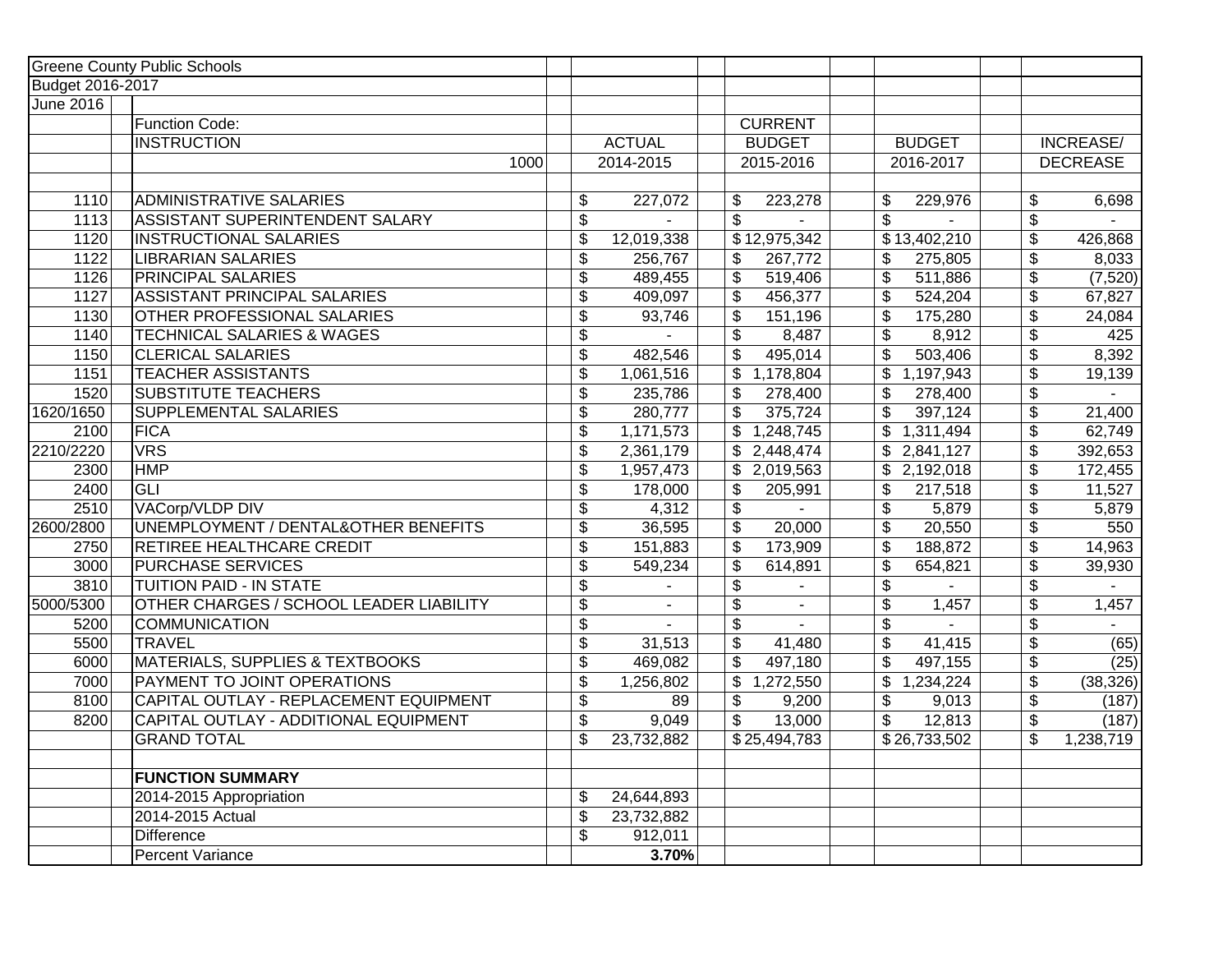|                  | <b>Greene County Public Schools</b>             |                                         |                                            |                                    |                          |                             |
|------------------|-------------------------------------------------|-----------------------------------------|--------------------------------------------|------------------------------------|--------------------------|-----------------------------|
| Budget 2016-2017 |                                                 |                                         |                                            |                                    |                          |                             |
| <b>June 2016</b> |                                                 |                                         |                                            |                                    |                          |                             |
|                  | <b>Function Code:</b>                           |                                         | <b>CURRENT</b>                             |                                    |                          |                             |
|                  | ADMINISTRATION, ATTENDANCE & HEALTH             | <b>ACTUAL</b>                           | <b>BUDGET</b>                              | <b>BUDGET</b>                      |                          | INCREASE/                   |
|                  | 2000                                            | 2014-2015                               | 2015-2016                                  | 2016-2017                          |                          | <b>DECREASE</b>             |
|                  |                                                 |                                         |                                            |                                    |                          |                             |
| 1110/1113        | <b>SUPERVISORS SALARIES</b>                     | 339,787.04<br>\$                        | 362,578<br>\$                              | 373,455<br>\$                      | \$                       | 10,877                      |
| 1111             | <b>BOARD MEMBERS SALARIES</b>                   | $\overline{\mathcal{S}}$<br>25,500.00   | \$<br>28,111                               | $\overline{\mathcal{S}}$<br>25,500 | $\overline{\mathcal{G}}$ | (2,611)                     |
| 1112             | SUPERINTENDENT SALARY                           | \$<br>119,124.00                        | 123,889<br>\$                              | \$<br>127,605                      | \$                       | 3,716                       |
| 1130             | <b>SCHOOL PSYCHOLOGISTS</b>                     | $\overline{\mathcal{E}}$<br>116,790.00  | 122,334<br>\$                              | 126,004<br>\$                      | $\overline{\mathbf{e}}$  | 3,670                       |
| 1131             | <b>SCHOOL NURSE</b>                             | \$<br>157,891.92                        | \$<br>164,206                              | \$<br>169,132                      | \$                       | 4,926                       |
| 1150             | <b>CLERICAL</b>                                 | \$<br>221,604.96                        | \$<br>225,134                              | \$<br>231,888                      | \$                       | 6,754                       |
| 1620             | SUPPLEMENTAL SALARIES                           | $\overline{\$}$                         | $\overline{\$}$                            | $\overline{\$}$                    | $\overline{\$}$          |                             |
| 2100             | <b>FICA</b>                                     | $\overline{\$}$<br>73,585.10            | 71,548<br>\$                               | $\overline{\$}$<br>73,634          | $\overline{\$}$          | 2,086                       |
| 2210/2220        | VRS                                             | $\overline{\$}$<br>153,527.08           | $\overline{\$}$<br>149,267                 | $\overline{\$}$<br>165,908         | $\overline{\$}$          | 16,641                      |
| 2300             | <b>HMP</b>                                      | \$<br>107,756.88                        | \$<br>105,319                              | \$<br>111,599                      | $\overline{\$}$          | 6,280                       |
| 2400             | $\overline{GLI}$                                | \$<br>11,428.36                         | \$<br>11,932                               | \$<br>12,304                       | \$                       | 372                         |
| 2510             | VACorp/VLDP DIV                                 | $\overline{\$}$<br>229.08               | $\overline{\$}$                            | $\overline{\$}$<br>411             | $\overline{\$}$          | 411                         |
| 2700             | <b>WORKER'S COMPENSATION</b>                    | 151,989.00<br>\$                        | \$<br>80,000                               | 85,245<br>\$                       | $\overline{\$}$          | 5,245                       |
| 2750             | RETIREE HEALTHCARE CREDIT                       | $\overline{\$}$<br>10,181.79            | \$<br>9,796                                | $\overline{\$}$<br>10,095          | $\overline{\$}$          | 299                         |
| 2800             | <b>DENTAL/OTHER BENEFITS</b>                    | $\overline{\mathcal{L}}$<br>20,200.00   | \$<br>38,461                               | \$<br>44,945                       | \$                       | 6,484                       |
| 3000             | PURCHASED SERVICES                              | \$<br>113,782.10                        | \$<br>105,600                              | \$<br>106,600                      | \$                       | 1,000                       |
| 3800             | PURCH. SRVICES - OTHER GOVT ENITIES             | \$                                      | \$<br>4,300                                | \$<br>4,300                        | $\overline{\mathcal{L}}$ |                             |
| 5000             | <b>OTHER CHARGES</b>                            | \$<br>ä.                                | $\overline{\mathcal{L}}$<br>$\overline{a}$ | $\overline{\mathcal{L}}$           | $\overline{\mathcal{L}}$ | $\mathcal{L}^{\mathcal{L}}$ |
| 5200             | <b>COMMUNICATIONS</b>                           | $\overline{\mathcal{E}}$<br>4,609.96    | \$<br>4,500                                | $\overline{\$}$<br>4,000           | $\overline{\mathcal{L}}$ | (500)                       |
| 5500             | <b>TRAVEL</b>                                   | \$<br>5,493.17                          | \$<br>6,000                                | \$<br>6,000                        | \$                       | $\sim$                      |
| 5600             | <b>CONTRIBUTIONS TO OTHER ENTITIES</b>          | $\overline{\mathcal{S}}$                | \$<br>500                                  | $\overline{\mathbf{S}}$<br>500     | $\overline{\mathbf{e}}$  | $\mathbf{r}$                |
| 5800             | MISCELLANEOUS - PROF. DUES, SUBSCRIPTS          | $\overline{\mathbf{S}}$<br>$\mathbf{r}$ | \$<br>11,000                               | \$<br>11,000                       | \$                       | $\mathbb{Z}^{\mathbb{Z}}$   |
| 6000             | <b>MATERIALS &amp; SUPPLIES</b>                 | $\overline{\$}$<br>26,521.69            | \$<br>30,850                               | \$<br>30,350                       | \$                       | (500)                       |
| 8100             | CAPITAL OUTLAY - REPLACEMENT EQUIPMENT          | $\overline{\mathcal{G}}$                | \$                                         | \$                                 | \$                       | $\sim$                      |
| 8200             | CAPITAL OUTLAY - ADDITIONAL EQUIPMENT           | $\overline{\mathcal{S}}$                | \$<br>$\blacksquare$                       | \$                                 | \$                       |                             |
|                  | <b>GRAND TOTAL</b>                              | \$1,660,002.13                          | \$1,655,325                                | \$1,720,475                        | \$                       | 65,150                      |
|                  |                                                 |                                         |                                            |                                    |                          |                             |
|                  |                                                 |                                         |                                            |                                    |                          |                             |
|                  | <b>FUNCTION SUMMARY</b>                         |                                         |                                            |                                    |                          |                             |
|                  | 2014-2015 Appropriation                         | \$<br>1,492,265                         |                                            |                                    |                          |                             |
|                  | 2014-2015 Actual                                | $\overline{\mathcal{G}}$<br>1,660,002   |                                            |                                    |                          |                             |
|                  | <b>Difference</b>                               | \$<br>(167, 737)                        |                                            |                                    |                          |                             |
|                  | <b>Percent Variance</b>                         | $-11.24%$                               |                                            |                                    |                          |                             |
|                  |                                                 |                                         |                                            |                                    |                          |                             |
|                  | Includes accrued Workers Compensation Insurance |                                         |                                            |                                    |                          |                             |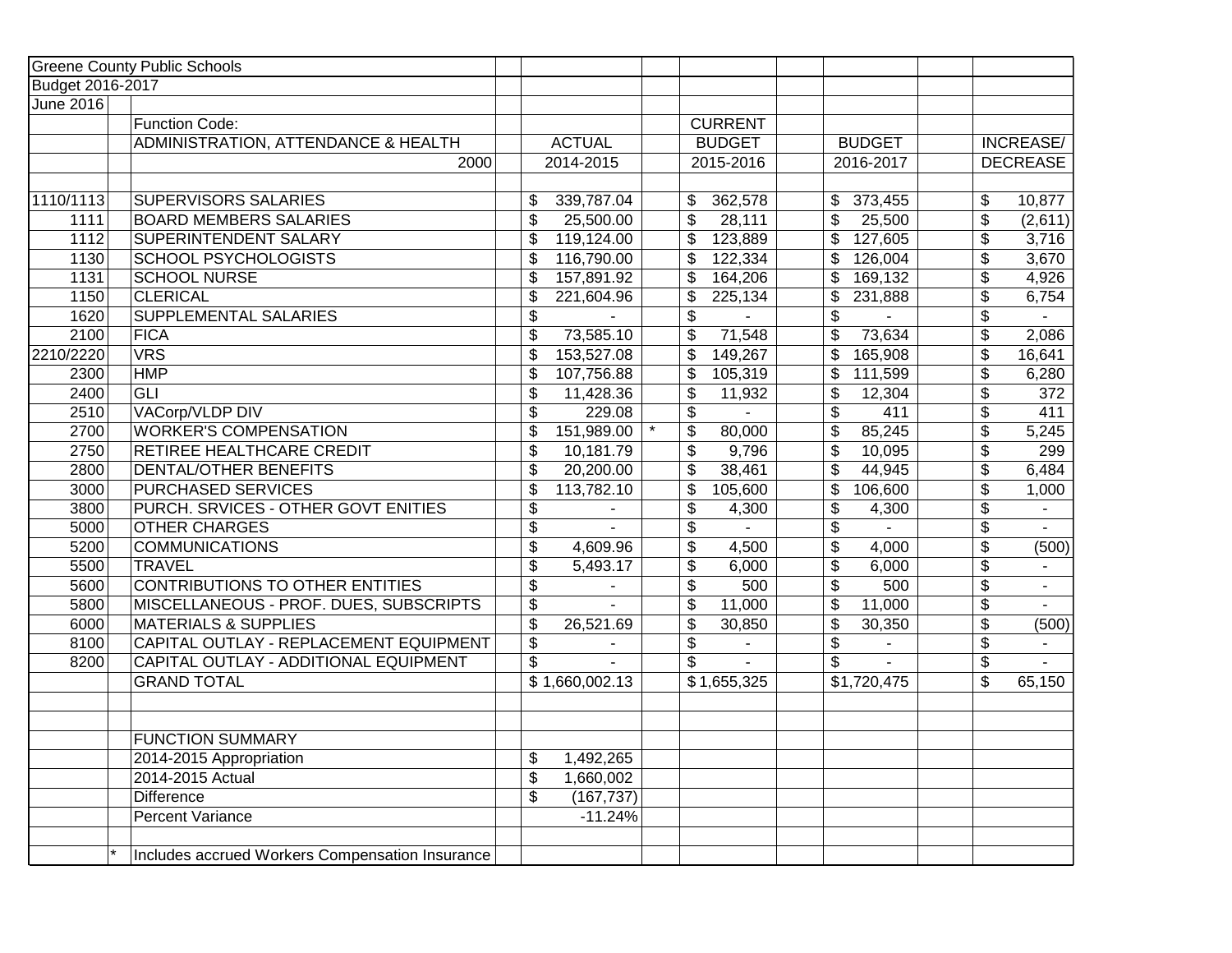|                   | <b>Greene County Public Schools</b>    |                               |                          |                |               |                                      |                          |
|-------------------|----------------------------------------|-------------------------------|--------------------------|----------------|---------------|--------------------------------------|--------------------------|
| Budget 2016-2017  |                                        |                               |                          |                |               |                                      |                          |
| June 2016         |                                        |                               |                          |                |               |                                      |                          |
|                   | <b>Function Code</b>                   |                               |                          | <b>CURRENT</b> |               |                                      |                          |
|                   | <b>TRANSPORTATION</b>                  | <b>ACTUAL</b>                 |                          | <b>BUDGET</b>  | <b>BUDGET</b> |                                      | INCREASE/                |
|                   | 3000                                   | 2014-2015                     |                          | 2015-2016      | 2016-2017     |                                      | <b>DECREASE</b>          |
|                   |                                        |                               |                          |                |               |                                      |                          |
| $\overline{1}110$ | <b>ADMINISTRATION SALARIES</b>         | 51,649.85<br>\$               | \$                       | 50,300         | \$<br>51,809  | \$                                   | 1,509                    |
| 1150              | <b>CLERICAL SALARIES</b>               | \$<br>24,597.00               | \$                       | 33,081         | \$<br>34,073  | $\overline{\boldsymbol{\mathsf{s}}}$ | 992                      |
| 1170              | <b>OPERATIVE SALARIES</b>              | \$<br>816,620.17              | \$                       | 802,453        | \$<br>825,747 | \$                                   | 23,294                   |
| 2100              | <b>FICA</b>                            | \$<br>64,390.76               | \$                       | 63,483         | \$<br>65,387  | $\overline{\boldsymbol{\mathsf{s}}}$ | 1,904                    |
| 2210/2220         | <b>VRS</b>                             | \$<br>75,446.29               | $\overline{\mathcal{E}}$ | 92,149         | \$<br>103,915 | $\overline{\boldsymbol{\theta}}$     | 11,766                   |
| 2300              | <b>HMP</b>                             | \$<br>253,110.46              | \$                       | 263,766        | \$<br>279,339 | $\overline{\boldsymbol{\theta}}$     | 15,573                   |
| 2400              | <b>GLI</b>                             | $\overline{\$}$<br>7,999.91   | \$                       | 8,764          | \$<br>9,037   | $\overline{\$}$                      | 273                      |
| 2510              | <b>BUS DRIVER VACORP/VLDP</b>          | $\overline{\$}$<br>312.48     | $\overline{\$}$          |                | \$<br>663     | $\overline{\$}$                      | 663                      |
| 2750              | RETIREE HEALTHCARE CREDIT              | \$<br>667.95                  | $\overline{\$}$          | $\blacksquare$ | \$<br>249     | $\overline{\$}$                      | 249                      |
| 2800              | DENTAL/OTHER BENEFITS                  | \$<br>3,990.00                | \$                       |                | \$<br>1,013   | $\overline{\$}$                      | 1,013                    |
| 3000              | <b>PURCHASED SERVICES</b>              | $\overline{\$}$<br>221,894.05 | \$                       | 222,000        | \$<br>222,000 | $\overline{\$}$                      | $\blacksquare$           |
| 3420              | <b>PRIVATE CARRIER</b>                 | $\overline{\$}$<br>290.16     | \$                       | 5,000          | \$<br>5,000   | $\overline{\mathcal{S}}$             | $\blacksquare$           |
| 3800              | TRANSPORTATION-MGMT-OTHER GOVT AGEN    | \$<br>15.00                   | \$                       | 100            | \$<br>100     | $\overline{\$}$                      | $\overline{\phantom{a}}$ |
| 5200              | <b>COMMUNICATIONS</b>                  | $\overline{\$}$<br>1,175.39   | \$                       | 1,000          | \$<br>1,000   | $\overline{\mathcal{L}}$             |                          |
| 5300              | <b>INSURANCE - FLEET</b>               | $\overline{\$}$<br>60,345.00  | \$                       | 30,000         | \$<br>30,994  | $\overline{\$}$                      | 994                      |
| 5500              | <b>TRAVEL</b>                          | \$<br>1,337.14                | \$                       | 1,000          | \$<br>1,000   | $\overline{\boldsymbol{\mathsf{S}}}$ |                          |
| 6000              | MATERIALS/SUPPLIES - MATERIALS         | \$<br>6,468.33                | \$                       | 10,700         | \$<br>10,700  | $\overline{\$}$                      |                          |
| 6008              | <b>FUEL</b>                            | \$<br>192,748.18              | \$                       | 286,490        | \$<br>275,000 | $\overline{\mathcal{L}}$             | (11, 490)                |
| 8100              | CAPITAL OUTLAY - REPLACEMENT EQUIPMENT | \$                            | \$                       | 12,000         | \$<br>12,000  | $\overline{\boldsymbol{\mathsf{S}}}$ |                          |
| 8200              | CAPTIAL OUTLAY - ADDITIONAL EQUIPMENT  | \$<br>1,300.36                | \$                       |                | \$            | $\overline{\mathbf{3}}$              |                          |
|                   | <b>GRAND TOTAL</b>                     | \$1,784,358.48                |                          | \$1,882,286    | \$1,929,026   | \$                                   | 46,740                   |
|                   |                                        |                               |                          |                |               |                                      |                          |
|                   |                                        |                               |                          |                |               |                                      |                          |
|                   | <b>FUNCTION SUMMARY</b>                |                               |                          |                |               |                                      |                          |
|                   | 2014-2015 Appropriation                | \$<br>1,826,384               |                          |                |               |                                      |                          |
|                   | 2014-2015 Actual                       | \$<br>1,784,358               |                          |                |               |                                      |                          |
|                   | Difference                             | \$<br>42,026                  |                          |                |               |                                      |                          |
|                   | Percent Variance                       | 2.30%                         |                          |                |               |                                      |                          |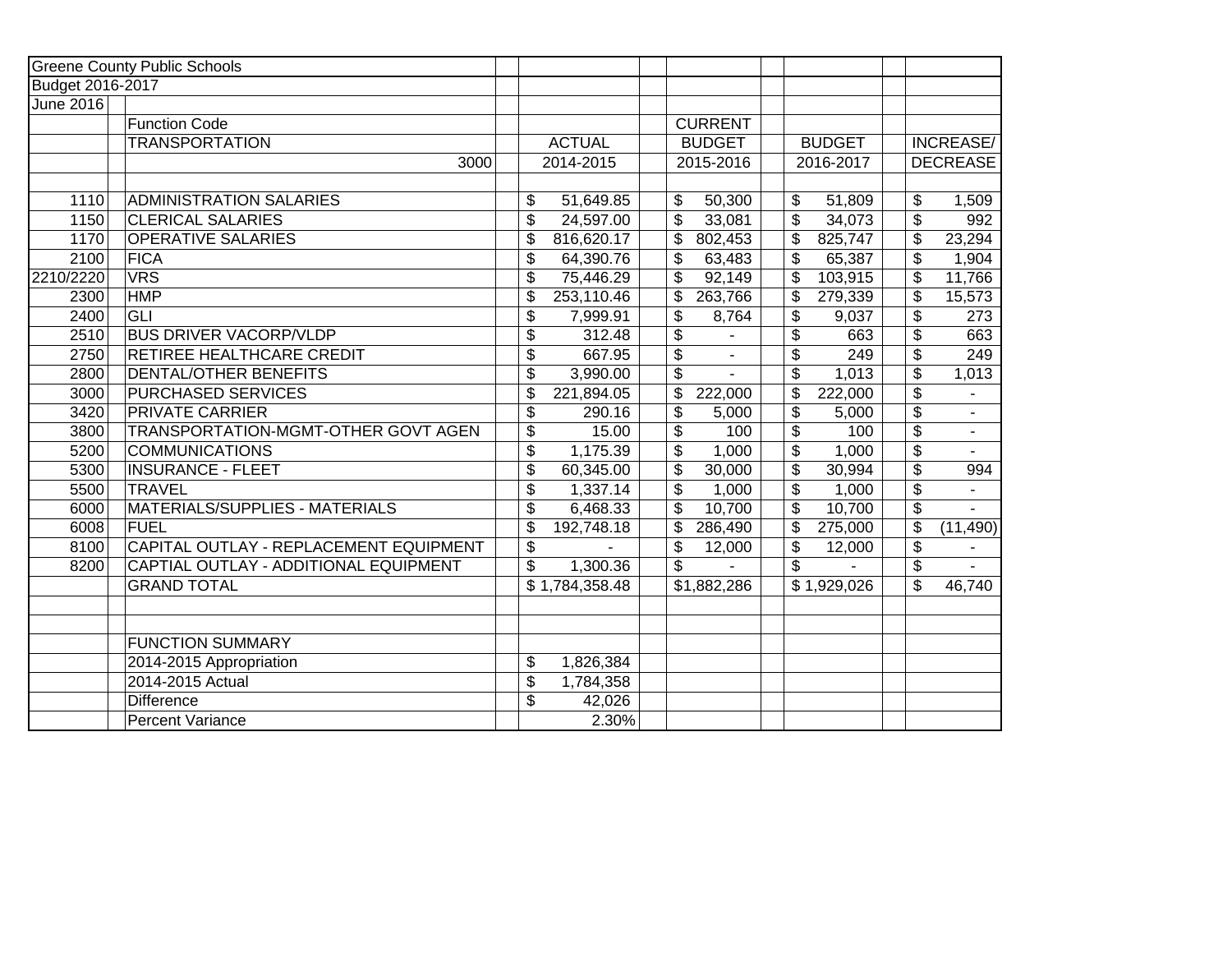|                                      | <b>Greene County Public Schools</b>                                                                                |                            |                 |                           |                          |                  |                                  |                                     |
|--------------------------------------|--------------------------------------------------------------------------------------------------------------------|----------------------------|-----------------|---------------------------|--------------------------|------------------|----------------------------------|-------------------------------------|
| Budget 2016-2017<br><b>June 2016</b> |                                                                                                                    |                            |                 |                           |                          |                  |                                  |                                     |
|                                      | <b>Function Code</b>                                                                                               |                            |                 |                           |                          |                  |                                  |                                     |
|                                      |                                                                                                                    |                            |                 | <b>CURRENT</b>            |                          |                  |                                  |                                     |
|                                      | MAINTENANCE, CUSTODIAL & SECURITY SERVICES                                                                         | <b>ACTUAL</b><br>2014-2015 |                 | <b>BUDGET</b>             |                          | <b>BUDGET</b>    |                                  | <b>INCREASE/</b><br><b>DECREASE</b> |
|                                      | 4000                                                                                                               |                            |                 | 2015-2016                 |                          | 2016-2017        |                                  |                                     |
| 1160                                 | <b>TRADES SALARIES</b>                                                                                             | \$<br>232,084.04           |                 | \$240,972                 | \$                       | 248,201          | \$                               | 7,229                               |
| 1190                                 | <b>SERVICE SALARIES</b>                                                                                            | \$<br>458,074.99           |                 | 491,414<br>\$             | $\mathfrak{L}$           | 506,157          | \$                               | 14,743                              |
| 2100                                 | <b>FICA</b>                                                                                                        | \$<br>52,131.50            |                 | 55,213<br>\$              | $\mathfrak{L}$           | 56,869           | $\mathfrak{S}$                   | 1,656                               |
| 2210/2220                            | <b>VRS</b>                                                                                                         | \$<br>69,839.29            |                 | \$<br>82,794              | \$                       | 89,932           | \$                               | 7,138                               |
| 2300                                 | <b>HMP</b>                                                                                                         | \$<br>124,378.81           |                 | 130,909<br>\$             | \$                       | 140,668          | \$                               | 9,759                               |
| 2400                                 | GLI                                                                                                                | \$<br>7,397.44             |                 | \$<br>8,054               | \$                       | 8,305            | \$                               | 251                                 |
| 2510                                 | <b>BUS DRIVER VACORP/VLDP</b>                                                                                      | \$                         |                 | \$                        | $\overline{\mathbf{e}}$  | $\overline{212}$ | $\overline{\boldsymbol{\theta}}$ | $\overline{212}$                    |
| 2800                                 | <b>DENTAL/OTHER BENEFITS</b>                                                                                       | \$<br>7,961.95             |                 | $\overline{\mathcal{S}}$  | $\overline{\mathbf{S}}$  | 818              | $\overline{\boldsymbol{\theta}}$ | 818                                 |
| 3000                                 | <b>PURCHASED SERVICES</b>                                                                                          | \$<br>509,177.39           |                 | \$<br>363,480             | $\sqrt[6]{\frac{1}{2}}$  | 363,480          | \$                               |                                     |
| 5100                                 | <b>UTILITIES</b>                                                                                                   | \$<br>813,649.29           |                 | \$<br>812,432             | $\overline{\mathbf{S}}$  | 811,580          | $\overline{\boldsymbol{\theta}}$ | (852)                               |
| 5200                                 | <b>COMMUNICATIONS</b>                                                                                              | \$<br>53,797.29            |                 | \$<br>53,000              | $\overline{\mathcal{S}}$ | 53,000           | $\overline{\boldsymbol{\theta}}$ |                                     |
| 5300                                 | <b>INSURANCE - BUILDINGS/OTHER</b>                                                                                 | \$<br>105,430.00           | $^{\star\star}$ | $\overline{\$}$<br>55,000 | $\overline{\$}$          | 56,977           | $\overline{\mathbf{e}}$          | 1,977                               |
| 5500                                 | <b>TRAVEL</b>                                                                                                      | \$                         |                 | \$<br>1,070               | \$                       | 1,070            | \$                               |                                     |
| 6000                                 | <b>MATERIALS/SUPPLIES</b>                                                                                          | \$<br>283,596.97           |                 | 213,600<br>\$             | \$                       | 213,600          | \$                               | $\sim$                              |
| 8100                                 | CAPITAL OUTLAY - REPLACEMENT EQUIPEMNT                                                                             | \$<br>56,925.86            |                 | \$<br>123,450             | \$                       | 46,000           | \$                               | (77, 450)                           |
| 8200                                 | CAPITAL OUTLAY - ADDITIONAL EQUIPMENT                                                                              | \$                         |                 | 5,000<br>\$               | $\sqrt[6]{\frac{1}{2}}$  | 5,000            | \$                               |                                     |
|                                      | <b>GRAND TOTAL</b>                                                                                                 | \$2,774,444.82             |                 | \$2,636,388               |                          | \$2,601,869      | \$                               | (34, 519)                           |
|                                      | <b>FUNCTION SUMMARY</b>                                                                                            |                            |                 |                           |                          |                  |                                  |                                     |
|                                      | 2014-2015 Appropriation                                                                                            | \$<br>2,585,515            |                 |                           |                          |                  |                                  |                                     |
|                                      | 2014-2015 Actual                                                                                                   | \$<br>2,774,445            |                 |                           |                          |                  |                                  |                                     |
|                                      | <b>Difference</b>                                                                                                  | \$<br>(188, 930)           |                 |                           |                          |                  |                                  |                                     |
|                                      | Percent Variance                                                                                                   | $-7.31%$                   |                 |                           |                          |                  |                                  |                                     |
|                                      |                                                                                                                    |                            |                 |                           |                          |                  |                                  |                                     |
|                                      | Higher costs of repair and maintenance driven by increased enrollment usage and aging buildings and infrastructure |                            |                 |                           |                          |                  |                                  |                                     |
| $**$                                 | Includes accrued property and liability insurance costs                                                            |                            |                 |                           |                          |                  |                                  |                                     |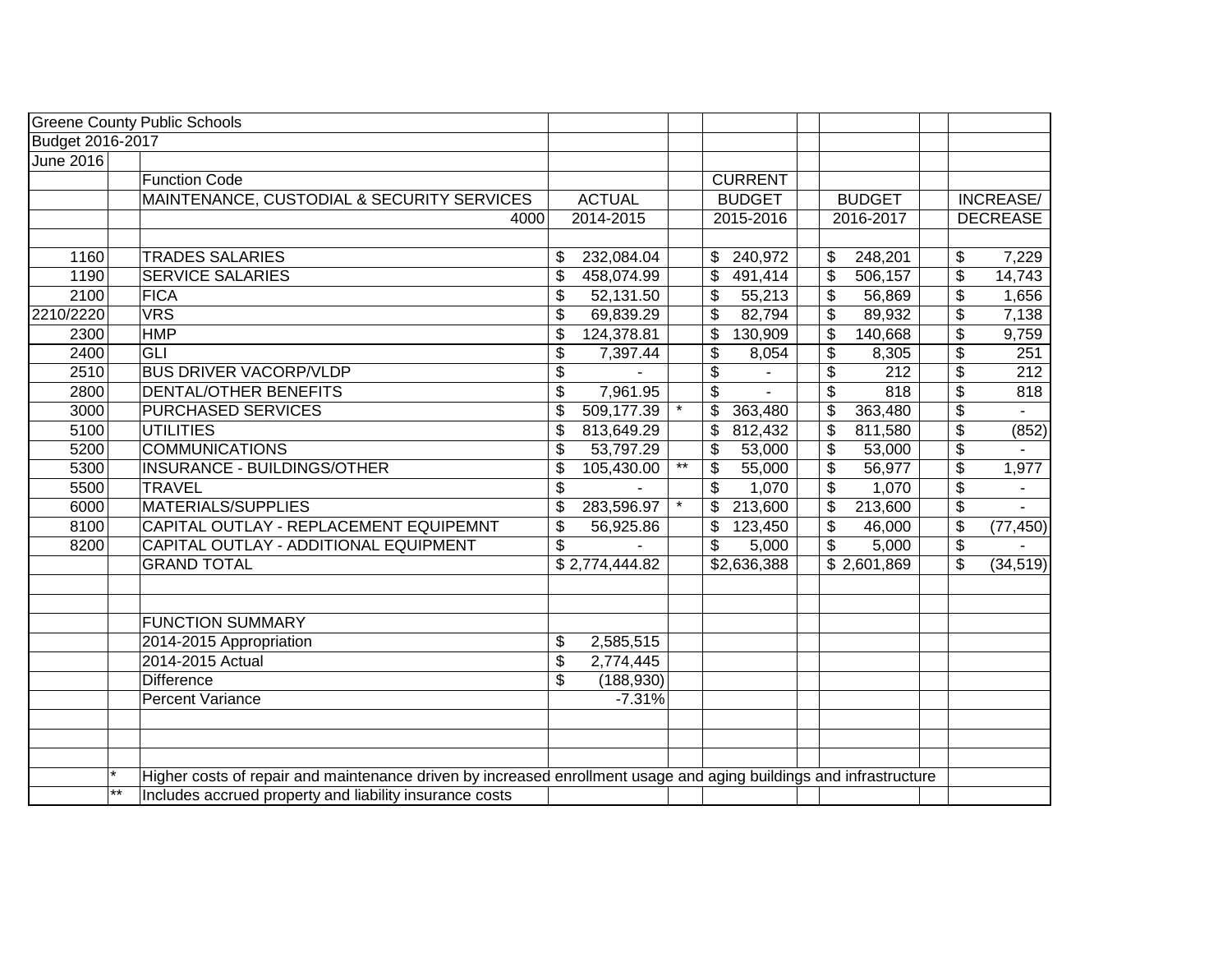|                  | <b>Greene County Public Schools</b>                                                                  |                                |                |               |                 |  |
|------------------|------------------------------------------------------------------------------------------------------|--------------------------------|----------------|---------------|-----------------|--|
| Budget 2016-2017 |                                                                                                      |                                |                |               |                 |  |
| <b>June 2016</b> |                                                                                                      |                                |                |               |                 |  |
|                  | <b>Function Code</b>                                                                                 |                                | <b>CURRENT</b> |               |                 |  |
|                  | NON-INSTRUCTION OPERATION (SNP)                                                                      | <b>ACTUAL</b>                  | <b>BUDGET</b>  | <b>BUDGET</b> | INCREASE/       |  |
|                  | 5000                                                                                                 | 2014-2015                      | 2015-2016      | 2016-2017     | <b>DECREASE</b> |  |
| 3000             | PURCHASED SERVICES                                                                                   | \$<br>658,172.26               | \$<br>645,000  | \$<br>645,000 | \$              |  |
|                  | <b>GRAND TOTAL</b>                                                                                   | \$<br>658,172.26               | \$<br>645,000  | \$<br>645,000 | \$              |  |
|                  |                                                                                                      |                                |                |               |                 |  |
|                  | <b>FUNCTION SUMMARY</b>                                                                              |                                |                |               |                 |  |
|                  | 2014-2015 Appropriation                                                                              | \$<br>610,000                  |                |               |                 |  |
|                  | 2014-2015 Actual                                                                                     | \$<br>658,172                  |                |               |                 |  |
|                  | <b>Difference</b>                                                                                    | \$<br>(48, 172)                |                |               |                 |  |
|                  | <b>Percent Variance</b>                                                                              | $-7.90\%$                      |                |               |                 |  |
|                  |                                                                                                      | *All Pass-Thru Federal Dollars |                |               |                 |  |
|                  | *All "in and out" money - we don't spend more than actually received from Federal & State government |                                |                |               |                 |  |
|                  | 100% pass through funds                                                                              |                                |                |               |                 |  |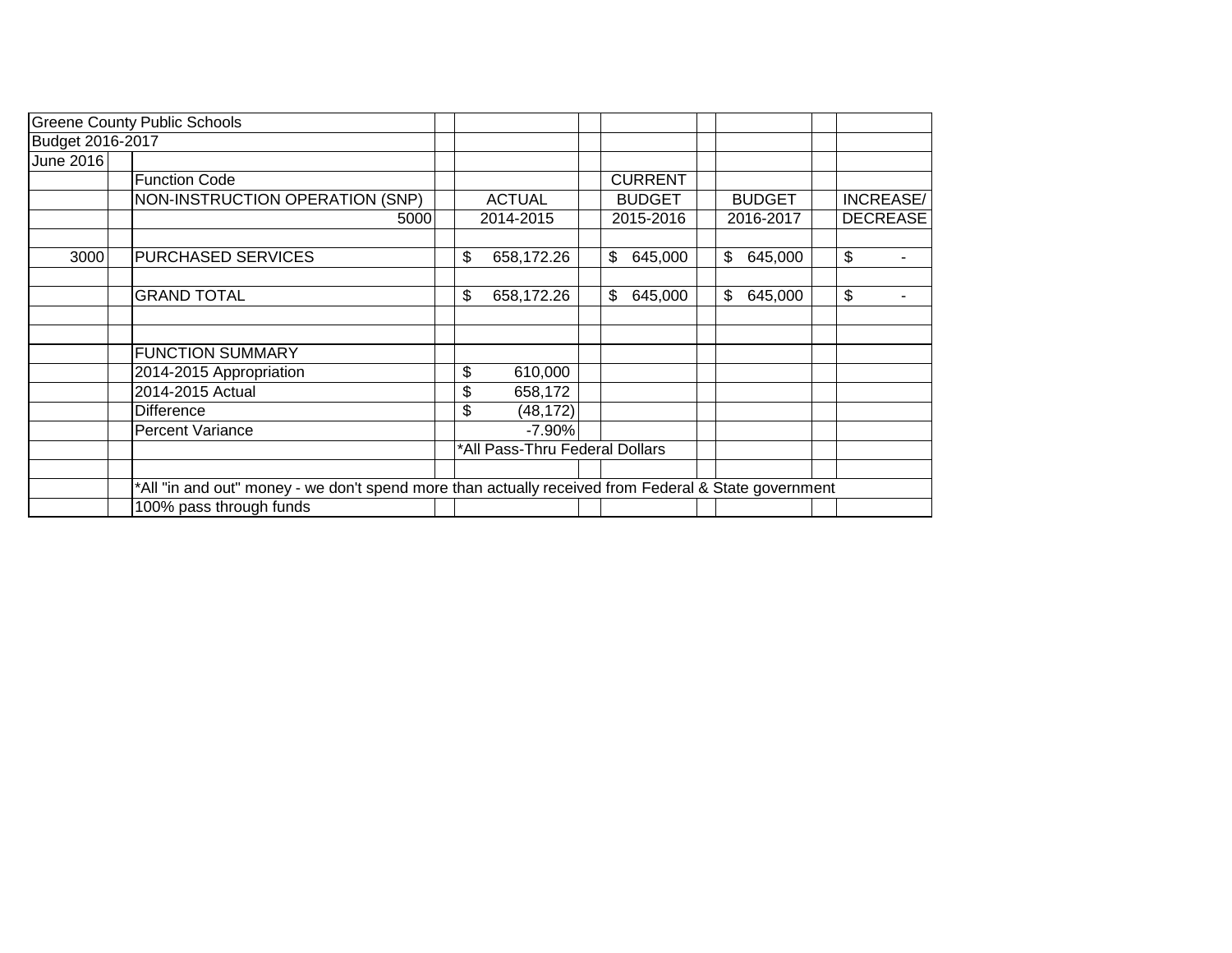|                  | <b>Greene County Public Schools</b> |                                                       |                      |         |    |                |  |    |               |    |                 |
|------------------|-------------------------------------|-------------------------------------------------------|----------------------|---------|----|----------------|--|----|---------------|----|-----------------|
| Budget 2016-2017 |                                     |                                                       |                      |         |    |                |  |    |               |    |                 |
| June 2016        |                                     |                                                       |                      |         |    |                |  |    |               |    |                 |
|                  | <b>Function Code</b>                |                                                       |                      |         |    | <b>CURRENT</b> |  |    |               |    |                 |
|                  | <b>FACILITIES</b>                   |                                                       | <b>ACTUAL</b>        |         |    | <b>BUDGET</b>  |  |    | <b>BUDGET</b> |    | INCREASE/       |
|                  | 6000                                |                                                       | 2014-2015            |         |    | 2015-2016      |  |    | 2016-2017     |    | <b>DECREASE</b> |
|                  |                                     |                                                       |                      |         |    |                |  |    |               |    |                 |
| 3000             | PURCHASED SERVICES                  |                                                       | \$33,908.50          |         | \$ | 8,000          |  | \$ | 8,000         | \$ |                 |
| 6000             | MATERIALS/SUPPLIES                  |                                                       | 8,121.84<br>\$       |         | \$ |                |  | \$ |               | \$ |                 |
| 8100             | CAPITAL OUTLAY - REPLACE            |                                                       | \$                   |         | \$ | ٠              |  | \$ | ۰             | \$ | Ξ.              |
| 8200             | <b>CAPITAL OUTLAY - ADD</b>         |                                                       | \$<br>$\blacksquare$ |         | \$ | ٠              |  | \$ | ۰             | \$ | $\blacksquare$  |
|                  |                                     |                                                       |                      |         |    |                |  |    |               |    |                 |
|                  | <b>GRAND TOTAL</b>                  |                                                       | \$42,030.34          | $\star$ | \$ | 8,000          |  | \$ | 8,000         | \$ |                 |
|                  |                                     |                                                       |                      |         |    |                |  |    |               |    |                 |
|                  |                                     |                                                       |                      |         |    |                |  |    |               |    |                 |
|                  | <b>FUNCTION SUMMARY</b>             |                                                       |                      |         |    |                |  |    |               |    |                 |
|                  | 2014-2015 Appropriation             |                                                       | \$<br>8,000          |         |    |                |  |    |               |    |                 |
|                  | 2014-2015 Actual                    |                                                       | \$<br>42,030         |         |    |                |  |    |               |    |                 |
|                  | <b>Difference</b>                   |                                                       | \$<br>(34,030)       |         |    |                |  |    |               |    |                 |
|                  | Percent Variance                    |                                                       | -425.38%             |         |    |                |  |    |               |    |                 |
|                  |                                     |                                                       |                      |         |    |                |  |    |               |    |                 |
|                  |                                     |                                                       |                      |         |    |                |  |    |               |    |                 |
|                  |                                     | Small building improvements, no supplements requested |                      |         |    |                |  |    |               |    |                 |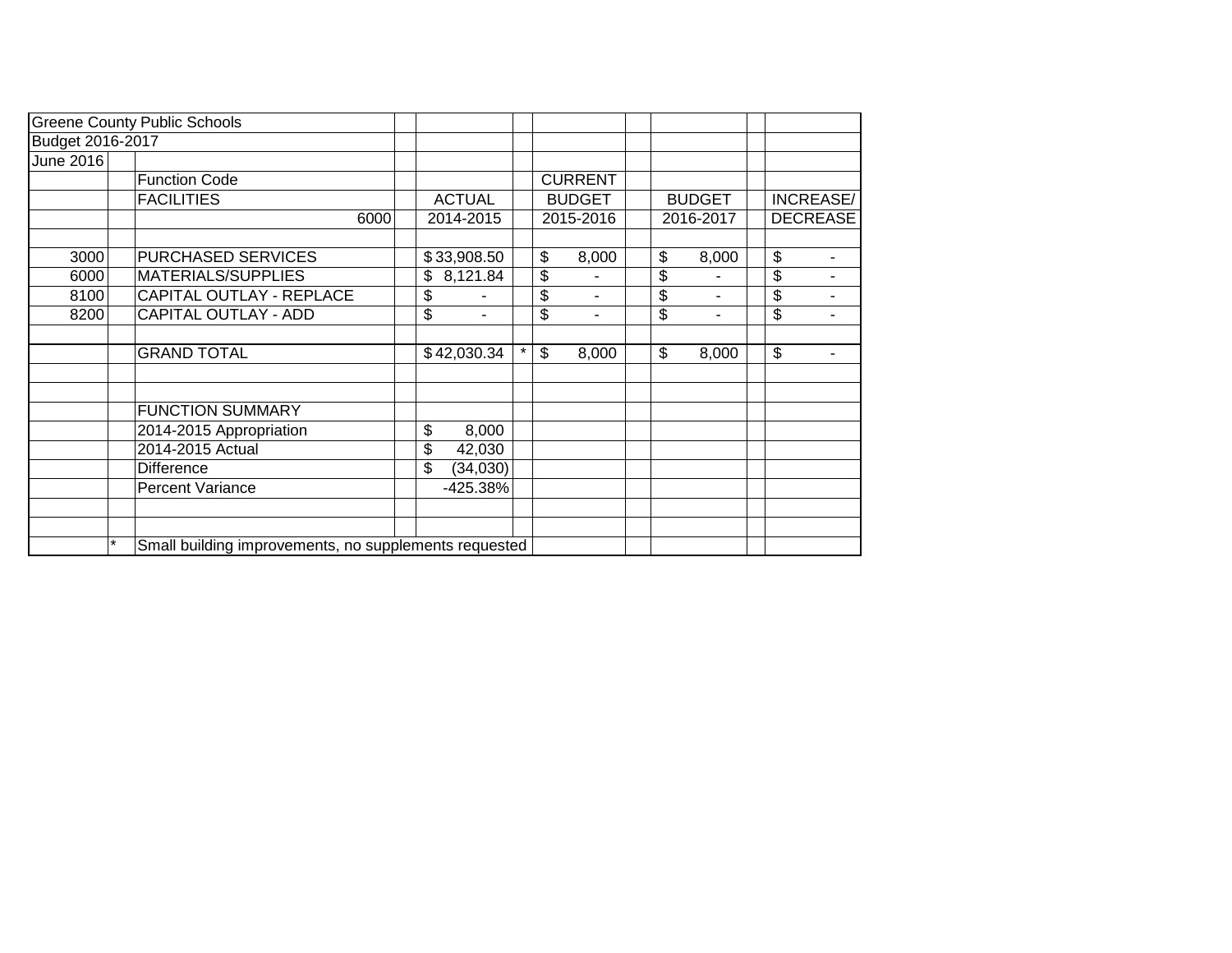|                  | <b>Greene County Public Schools</b>         |                  |                |               |                           |                 |
|------------------|---------------------------------------------|------------------|----------------|---------------|---------------------------|-----------------|
| Budget 2016-2017 |                                             |                  |                |               |                           |                 |
| June 2016        |                                             |                  |                |               |                           |                 |
|                  | <b>Function Code</b>                        |                  | <b>CURRENT</b> |               |                           |                 |
|                  | <b>DEBT SERVICE</b>                         | <b>ACTUAL</b>    | <b>BUDGET</b>  | <b>BUDGET</b> |                           | INCREASE/       |
|                  | 7000                                        | 2014-2015        | 2015-2016      | 2016-2017     |                           | <b>DECREASE</b> |
|                  |                                             |                  |                |               |                           |                 |
| 5800             | <b>MISCELLANEOUS CHARGES</b>                | \$<br>2,350.00   | \$<br>3,000    | \$<br>3,000   | \$                        |                 |
| 9000             | <b>MISCELLANEOUS CHARGES</b>                | \$               | \$             | \$            | $\boldsymbol{\mathsf{S}}$ |                 |
| 9100             | REDEMPTION OF PRINCIPAL - PAYMENT OF BONDS  | \$1,270,377.00   | \$1,278,268    | \$1,375,092   | \$                        | 96,824          |
| 9200             | REDEMPTION OF PRINCIPAL - INTEREST ON LOANS | \$<br>619,388.29 | \$<br>576,890  | \$<br>536,991 | \$                        | (39, 899)       |
|                  | <b>GRAND TOTAL</b>                          | \$1,892,115.29   | \$1,858,158    | \$1,915,083   | \$                        | 56,925          |
|                  |                                             |                  |                |               |                           |                 |
|                  |                                             |                  |                |               |                           |                 |
|                  | <b>FUNCTION SUMMARY</b>                     |                  |                |               |                           |                 |
|                  | 2013-2014 Appropriation                     | \$<br>1,892,766  |                |               |                           |                 |
|                  | 2013-2014 Actual                            | \$<br>1,892,115  |                |               |                           |                 |
|                  | <b>Difference</b>                           | \$<br>651        |                |               |                           |                 |
|                  | <b>Percent Variance</b>                     | 0.03%            |                |               |                           |                 |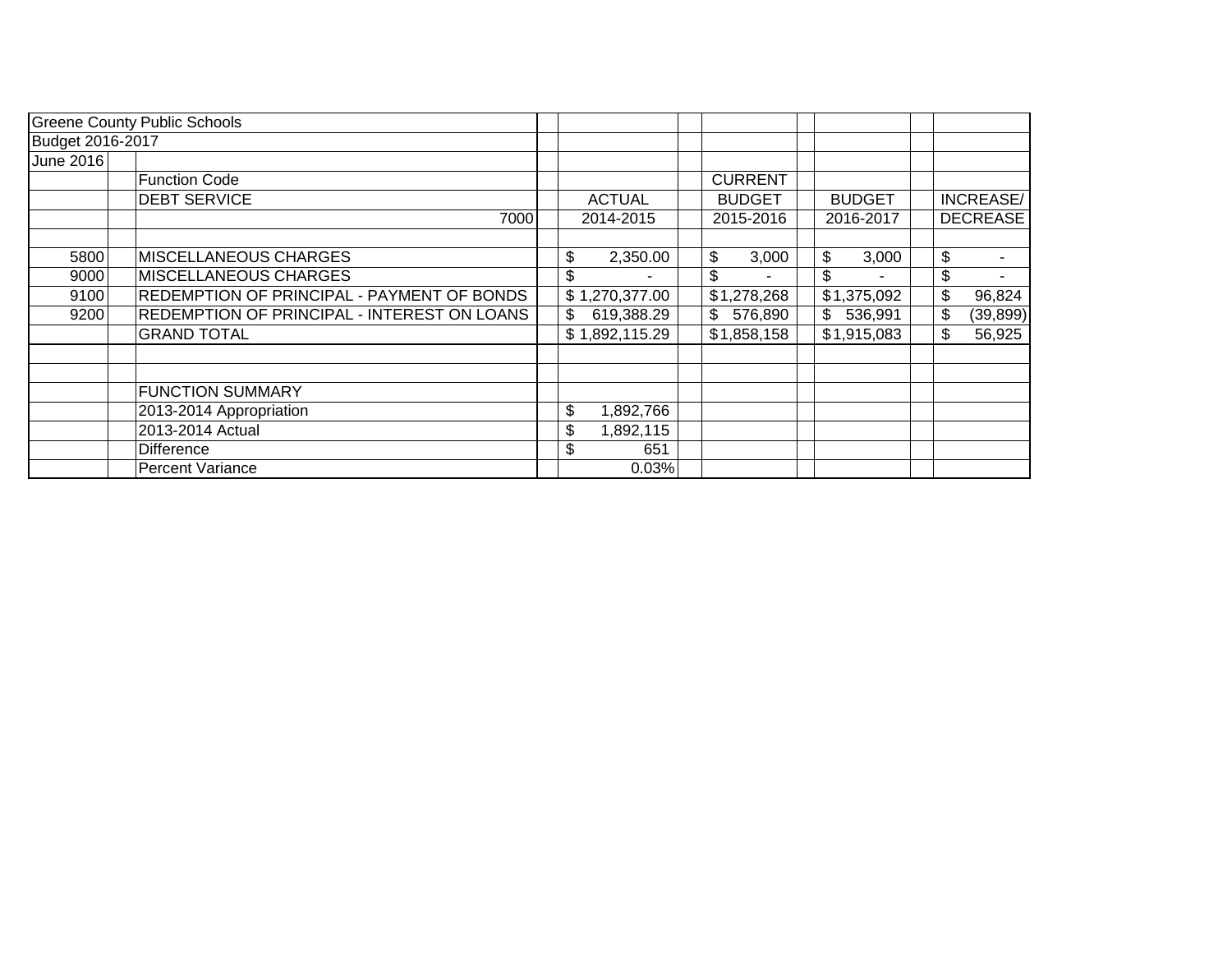| <b>Budget 2016-2017</b> |                                                                                            |                                  |                |    |                |                                      |               |                          |                  |  |  |  |
|-------------------------|--------------------------------------------------------------------------------------------|----------------------------------|----------------|----|----------------|--------------------------------------|---------------|--------------------------|------------------|--|--|--|
| <b>June 2016</b>        |                                                                                            |                                  |                |    |                |                                      |               |                          |                  |  |  |  |
|                         | <b>Function Code</b>                                                                       |                                  |                |    | <b>CURRENT</b> |                                      |               |                          |                  |  |  |  |
|                         | <b>TECHNOLOGY</b>                                                                          |                                  | <b>ACTUAL</b>  |    | <b>BUDGET</b>  |                                      | <b>BUDGET</b> |                          | INCREASE/        |  |  |  |
|                         | 8000                                                                                       |                                  | 2014-2015      |    | 2015-2016      |                                      | 2016-2017     |                          | <b>DECREASE</b>  |  |  |  |
|                         |                                                                                            |                                  |                |    |                |                                      |               |                          |                  |  |  |  |
| 1110                    | <b>ADMINISTRATIVE SALARIES</b>                                                             | \$                               | 94,347.92      | \$ | 98,125         | \$                                   | 101,665       | \$                       | 3,540            |  |  |  |
| 1120                    | TECHNOLOGY - SALARIES                                                                      | \$                               | 147,606.96     | \$ | 187,379        | \$                                   | 192,404       | \$                       | 5,025            |  |  |  |
| 1141                    | <b>DIV TECHNICAL SUPPORT</b>                                                               | $\boldsymbol{\mathsf{S}}$        | 81,409.00      | \$ | 15,238         | \$                                   | 71,720        | \$                       | 56,482           |  |  |  |
| 1620                    | TECHNOLOGY - SUPPLEMENTS                                                                   | $\boldsymbol{\mathsf{S}}$        | 6,000.00       | \$ | 11,000         | \$                                   | 10,000        | \$                       | (1,000)          |  |  |  |
| 2100                    | FICA                                                                                       | $\boldsymbol{\theta}$            | 24,845.50      | \$ | 23,542         | \$                                   | 28,511        | \$                       | 4,969            |  |  |  |
| 2210/2220               | <b>VRS</b>                                                                                 | $\boldsymbol{\theta}$            | 50,612.88      | \$ | 45,705         | $\boldsymbol{\mathsf{S}}$            | 54,634        | \$                       | 8,929            |  |  |  |
| 2300                    | <b>HMP</b>                                                                                 | $\boldsymbol{\theta}$            | 28,648.90      | \$ | 29,124         | \$                                   | 36,795        | \$                       | 7,671            |  |  |  |
| 2400                    | <b>GLI</b>                                                                                 | \$                               | 3,667.44       | \$ | 3,670          | \$                                   | 4,514         | \$                       | 844              |  |  |  |
| 2510                    | VACORP/VLDP                                                                                | \$                               |                | \$ |                | \$                                   | 37            | \$                       | $\overline{37}$  |  |  |  |
| 2750                    | RETIREE HEALTHCARE CREDIT                                                                  | $\overline{\boldsymbol{\theta}}$ | 3,267.38       | \$ | 3,271          | $\overline{\boldsymbol{\mathsf{s}}}$ | 3,989         | $\overline{\mathcal{S}}$ | $\overline{718}$ |  |  |  |
| 2800                    | <b>DENTAL/OTHER BENEFITS</b>                                                               | $\boldsymbol{\theta}$            |                | \$ |                | \$                                   |               | $\sqrt[6]{3}$            |                  |  |  |  |
| 3000                    | <b>PURCHASE SERVICES</b>                                                                   | $\boldsymbol{\theta}$            | 57,044.72      | \$ | 45,200         | \$                                   | 64,200        | \$                       | 19,000           |  |  |  |
| 5001                    | <b>TELECOMMUNICATIONS</b>                                                                  | $\boldsymbol{\theta}$            | 51,356.60      | \$ | 91,000         | \$                                   | 25,500        | \$                       | (65,500)         |  |  |  |
| 5200                    | <b>COMMUNICATIONS</b>                                                                      | $\overline{\boldsymbol{\theta}}$ | 2,539.29       | \$ | 3,000          | $\frac{1}{2}$                        |               | \$                       | (3,000)          |  |  |  |
| 5500                    | TRAVEL                                                                                     | $\boldsymbol{\theta}$            | 1,540.56       | \$ | 5,000          | \$                                   | 5,000         | \$                       |                  |  |  |  |
| 6000                    | <b>MATERIALS &amp; SUPPLIES</b>                                                            | $\boldsymbol{\theta}$            | 61,631.64      | \$ | 33,980         | \$                                   | 33,980        | \$                       | $\sim$           |  |  |  |
| 6040                    | SOFTWARE                                                                                   | $\boldsymbol{\mathsf{S}}$        | 84,951.16      | \$ | 107,830        | $\boldsymbol{\mathsf{S}}$            | 160,620       | \$                       | 52,790           |  |  |  |
| 8110                    | <b>REPLACEMENT HARDWARE</b>                                                                | $\boldsymbol{\mathsf{S}}$        | 39,690.16      | \$ | 57,380         | \$                                   | 56,597        | \$                       | (783)            |  |  |  |
| 8120                    | REPLACEMENT INFRASTRUCTURE                                                                 | $\boldsymbol{\mathsf{S}}$        | 114,817.56     | \$ | 115,000        | \$                                   | 115,000       | $\overline{\$}$          |                  |  |  |  |
| 8210                    | <b>ADDITIONAL HARDWARE</b>                                                                 | $\boldsymbol{\mathsf{S}}$        | 371,257.65     | \$ | 241,570        | \$                                   | 241,383       | $\overline{\$}$          | (187)            |  |  |  |
| 8220                    | ADDITIONAL INFRASTRUCTURE                                                                  | \$                               |                | \$ |                | \$                                   |               | $\overline{\$}$          |                  |  |  |  |
|                         | <b>GRAND TOTAL</b>                                                                         |                                  | \$1,225,235.32 |    | \$1,117,014    |                                      | \$1,206,549   | \$                       | 89,535           |  |  |  |
|                         |                                                                                            |                                  |                |    |                |                                      |               |                          |                  |  |  |  |
|                         | <b>FUNCTION SUMMARY</b>                                                                    |                                  |                |    |                |                                      |               |                          |                  |  |  |  |
|                         | 2014-2015 Appropriation                                                                    | $\frac{1}{2}$                    | 1,063,510      |    |                |                                      |               |                          |                  |  |  |  |
|                         | 2014-2015 Actual                                                                           | \$                               | 1,225,235      |    |                |                                      |               |                          |                  |  |  |  |
|                         | <b>Difference</b>                                                                          | \$                               | (161, 725)     |    |                |                                      |               |                          |                  |  |  |  |
|                         | Percent Variance                                                                           |                                  | $-15.21%$      |    |                |                                      |               |                          |                  |  |  |  |
|                         |                                                                                            |                                  |                |    |                |                                      |               |                          |                  |  |  |  |
|                         |                                                                                            |                                  |                |    |                |                                      |               |                          |                  |  |  |  |
|                         | Increase from implementation of 1-to-1 student initiatives and technical support positions |                                  |                |    |                |                                      |               |                          |                  |  |  |  |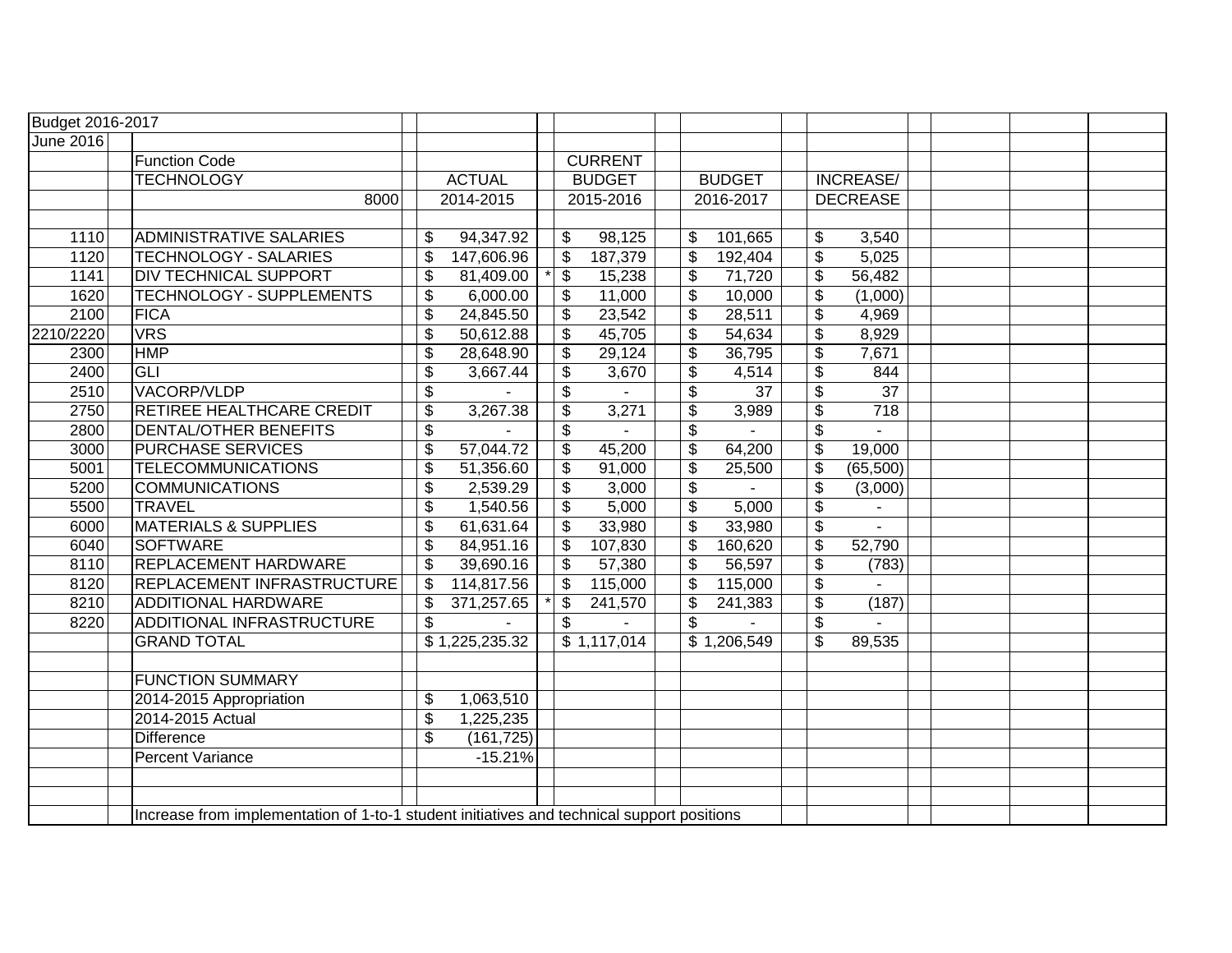|                       | <b>Greene County Public Schools</b>                                                    |                         |               |                  |                 |       |  |
|-----------------------|----------------------------------------------------------------------------------------|-------------------------|---------------|------------------|-----------------|-------|--|
| Budget 2016-2017      |                                                                                        |                         |               |                  |                 |       |  |
| <b>June 2016</b>      |                                                                                        |                         |               |                  |                 |       |  |
|                       |                                                                                        |                         |               |                  |                 |       |  |
|                       |                                                                                        |                         | <b>BUDGET</b> | <b>BUDGET</b>    | INCREASE/       |       |  |
| <b>RECAPITULATION</b> |                                                                                        |                         | 2015-2016     | 2016-2017        | <b>DECREASE</b> | %     |  |
|                       |                                                                                        |                         |               |                  |                 |       |  |
| 1000                  | <b>INSTRUCTION</b>                                                                     | \$                      | 25,494,783    | \$26,733,502     | 1,238,719<br>\$ | 5%    |  |
| 2000                  | ADMINISTRATION                                                                         | \$                      | 1,655,325     | 1,720,475<br>\$  | \$<br>65,150    | 4%    |  |
| 3000                  | <b>TRANSPORTATION</b>                                                                  | \$                      | 1,882,286     | \$<br>1,929,026  | \$<br>46,740    | 2%    |  |
| 4000                  | MAINTENANCE                                                                            | \$                      | 2,636,388     | 2,601,869<br>\$. | \$<br>(34, 519) | $-1%$ |  |
| 5000                  | $\left $ NON-INSTRUCTIONAL (SNP) $\right $                                             | \$                      | 645,000       | \$<br>645,000    | \$              | 0%    |  |
| 6000                  | <b>FACILITIES</b>                                                                      | \$                      | 8,000         | \$<br>8,000      | \$              | 0%    |  |
| 7000                  | <b>DEBT SERVICE</b>                                                                    | \$                      | 1,858,158     | \$<br>1,915,083  | \$<br>56,925    | 3%    |  |
| 8000                  | <b>TECHNOLOGY</b>                                                                      | \$                      | 1,117,014     | \$1,206,549      | \$<br>89,535    | 8%    |  |
|                       | <b>GRAND TOTAL</b>                                                                     | \$                      | 35,296,954    | \$36,759,504     | \$<br>1,462,550 | 4%    |  |
|                       |                                                                                        |                         |               |                  |                 |       |  |
|                       |                                                                                        |                         |               |                  |                 |       |  |
|                       |                                                                                        |                         |               |                  |                 |       |  |
|                       | 2014-2015 SUMMARY                                                                      |                         |               |                  |                 |       |  |
|                       | 2014-2015 Budget                                                                       | \$                      | 34,123,333    |                  |                 |       |  |
|                       | 2014-2015 Appropriation                                                                | \$                      | 34,123,333    |                  |                 |       |  |
|                       | 2014-2015 Actual                                                                       | $\overline{\mathbf{S}}$ | 33,769,241    |                  |                 |       |  |
|                       | <b>Difference</b>                                                                      | \$                      | 354,092       |                  |                 |       |  |
|                       | <b>Percent Variance</b>                                                                |                         | $1.04\%$ *    |                  |                 |       |  |
|                       | *Expense Variance to Appropriation - Not Variance to Actual Revenue                    |                         |               |                  |                 |       |  |
|                       |                                                                                        |                         |               |                  |                 |       |  |
|                       | *2014-2015 Expense Variance to Actual Revenue (final/per auditors) = \$532,465 (1.56%) |                         |               |                  |                 |       |  |
|                       | * Less than 2% variance to appropriation                                               |                         |               |                  |                 |       |  |